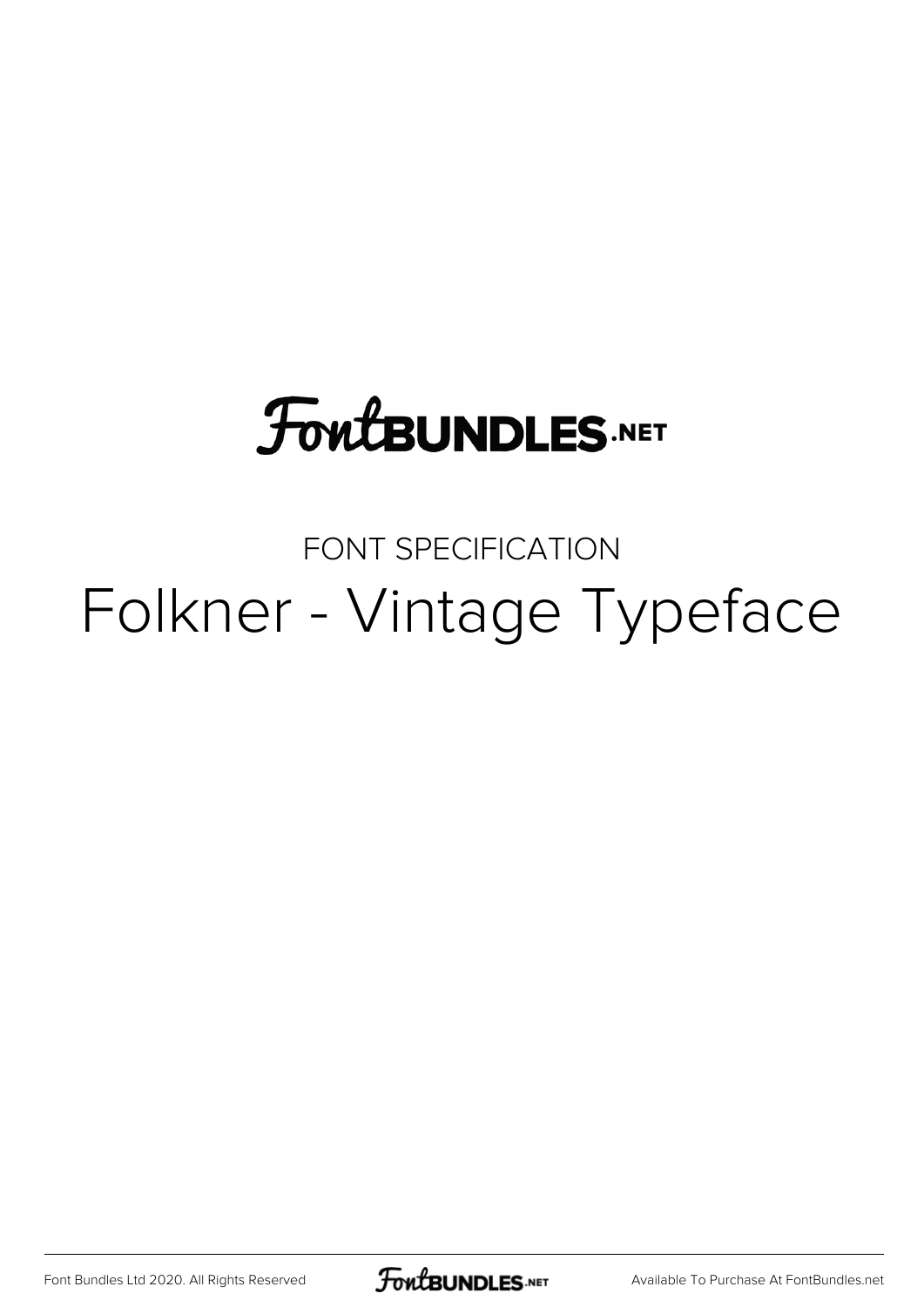### Folkner Regular - Regular

**Uppercase Characters** 

### ABCDEFGHIJKLMNOPORST UVWXYZ

Lowercase Characters

## ABCDEFGHIJKLMNOPQRST UVWXYZ

Numbers

0123456789

**Punctuation and Symbols** 



All Other Glyphs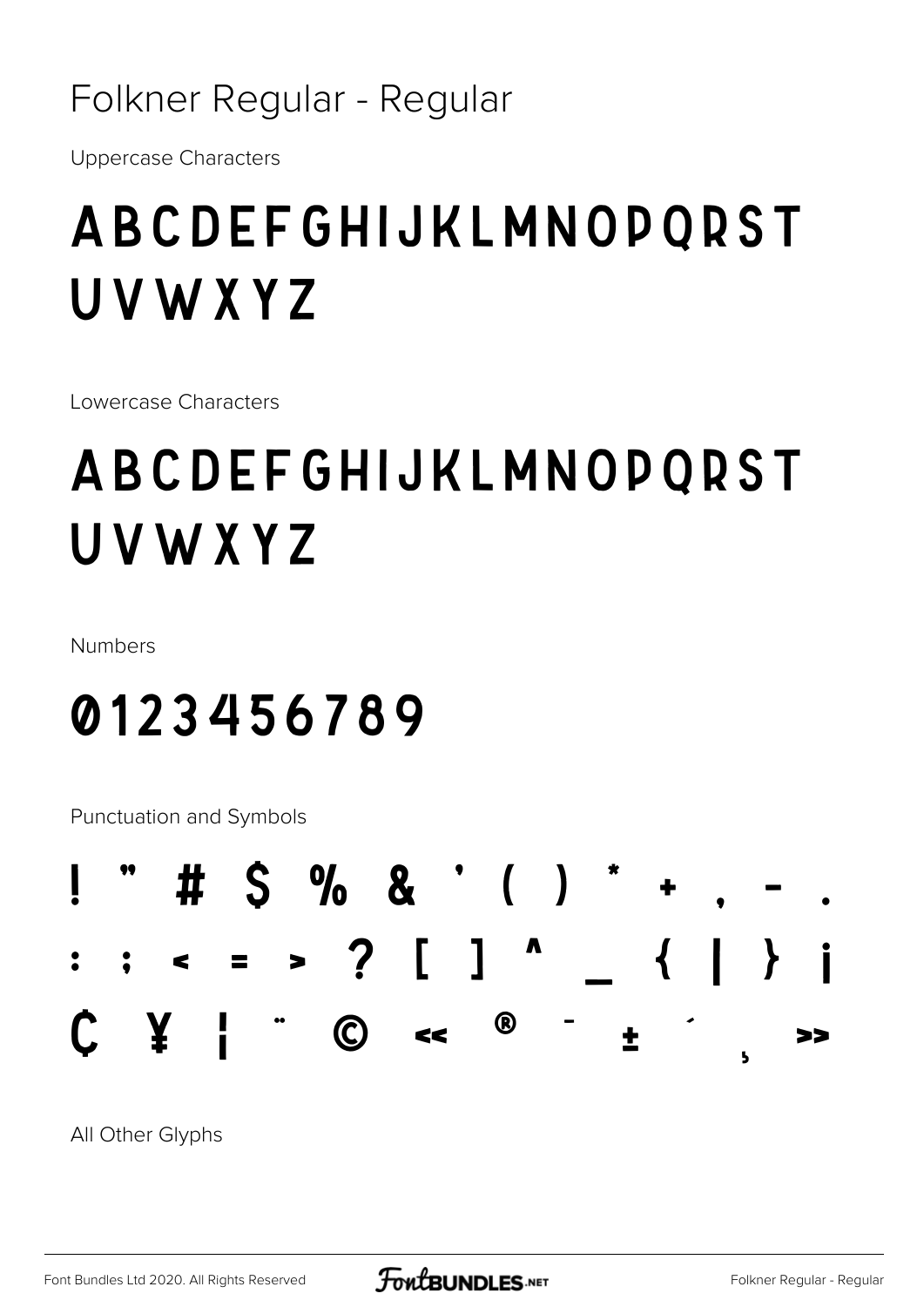# À Á Â Ã Ä Å Æ Ç È É Ê Ë Ì Í Î Ï Ð Ñ Ò Ó Ô Õ Ö × Ø Ù Ú Û Ü Ý Þ ß à á â ã ä å æ ç è é ê ë ì í î ï ð ñ ò ó ô õ ö ÷ ø ù ú û ü ý þ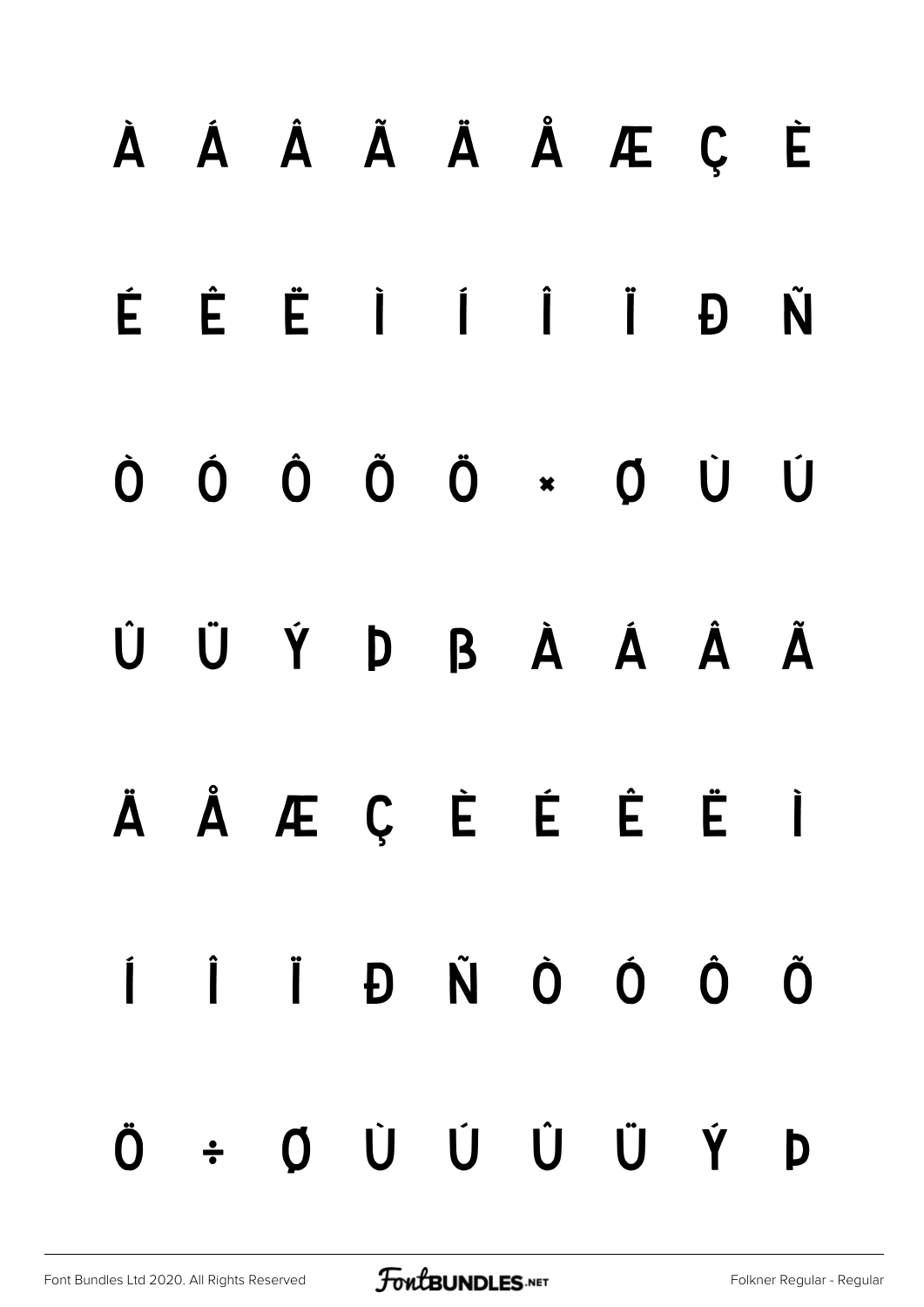### ŸIŁŁŒŒŠŠŸ



#### $\bullet$  ...  $\%$  $\dagger$   $\dagger$  $\overline{\phantom{a}}$  $\left($  $\blacktriangleright$  $\bullet$

#### $\wedge$   $E$   $H$   $I$   $\wedge$   $E$  $\boldsymbol{\epsilon}$ **TM**

HI

Font Bundles Ltd 2020. All Rights Reserved

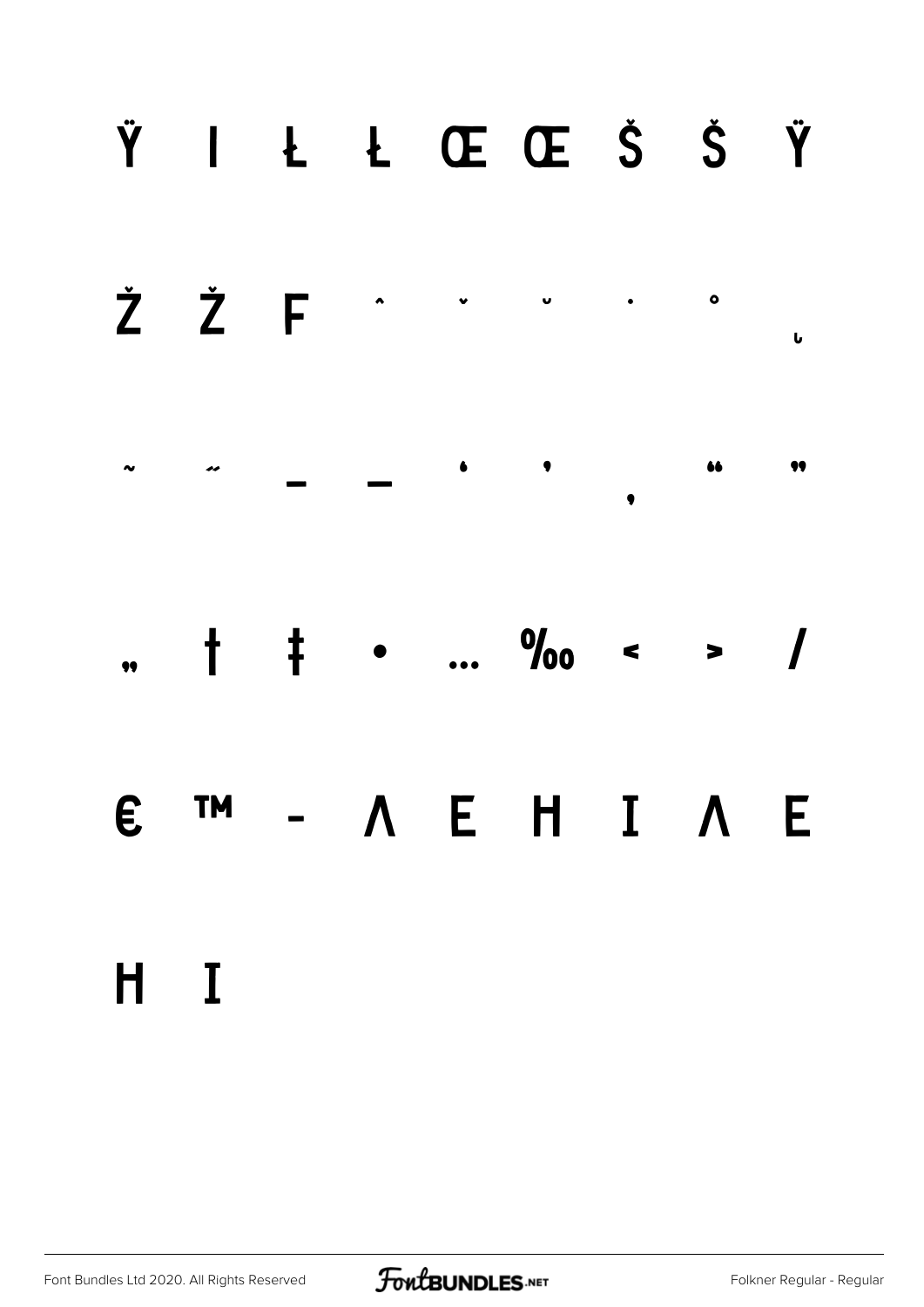### Folkner Stamp - Regular

**Uppercase Characters** 

### ABCDEFGHIJKLMNOPORST UVWXYZ

Lowercase Characters

## ABCDEFGHIJKLMNOPQRST UVWXYZ

Numbers

0123456789

**Punctuation and Symbols** 



All Other Glyphs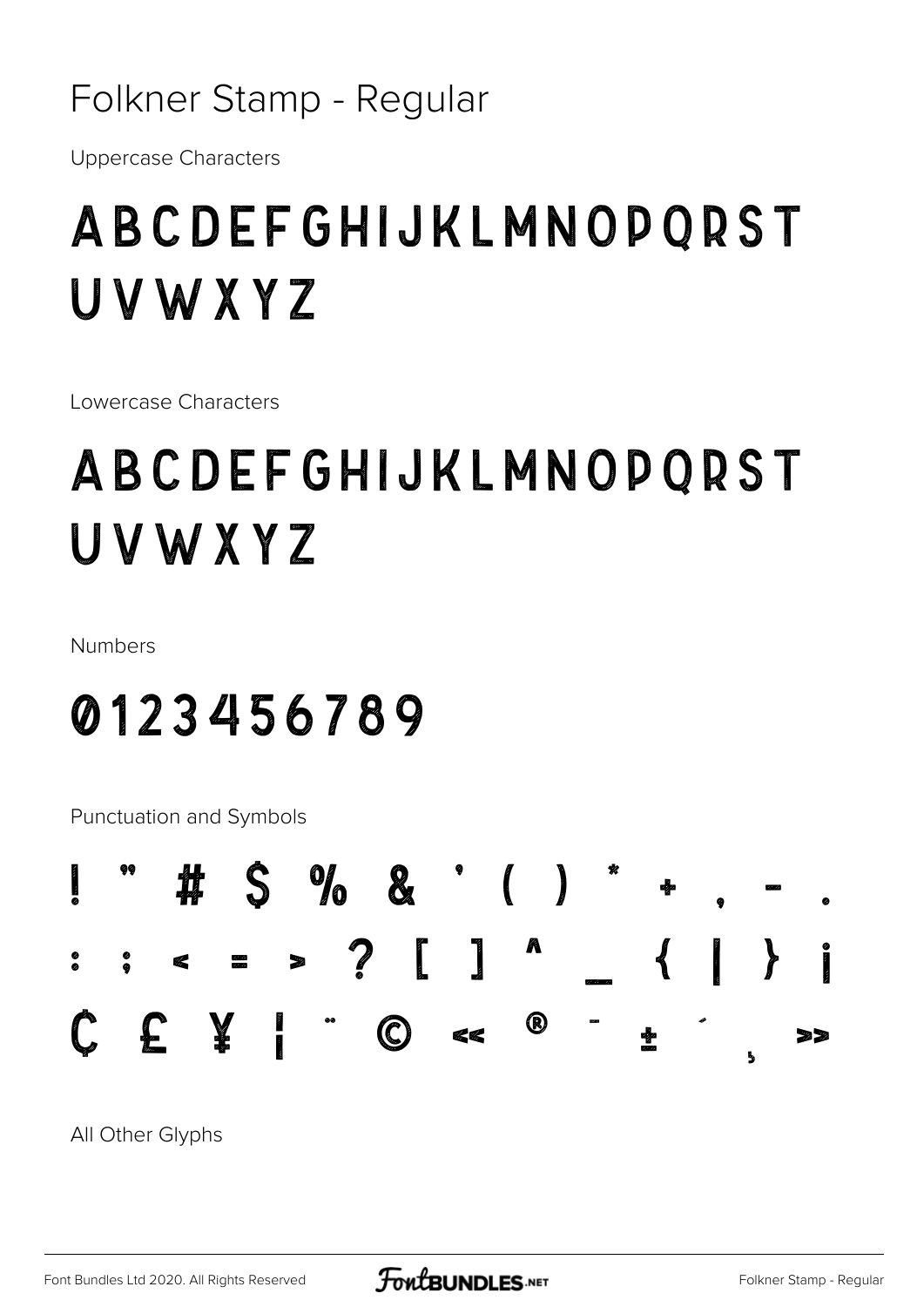# À Á Â Ã Ä Å Æ Ç È É Ê Ë Ì Í Î Ï Ð Ñ Ò Ó Ô Õ Ö × Ø Ù Ú Û Ü Ý Þ ß à á â ã ä å æ ç è é ê ë ì í î ï ð ñ ò ó ô õ ö ÷ ø ù ú û ü ý þ